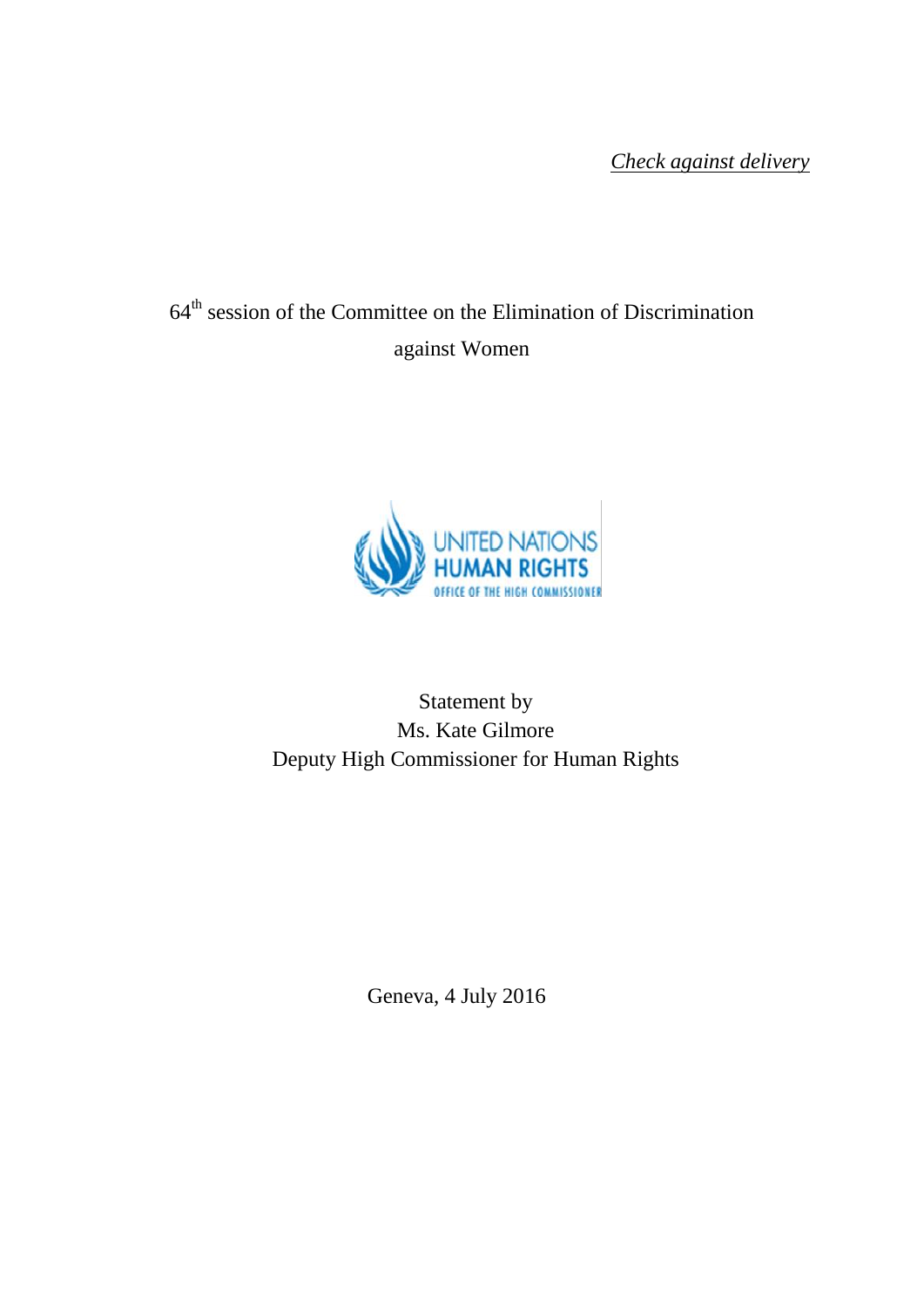Distinguished members of the Committee, Colleagues and Friends,

It is a pleasure to be with you for the opening of the **sixty-fourth session** of the Committee on the Elimination of Discrimination against Women. This is my first opportunity to engage with you following my appointment as Deputy High Commissioner for Human Rights on 1 December 2015 and I am looking forward to an open and constructive exchange with you today and in the future.

First of all, I wish to **congratulate the members of the Committee who were re-elected** in June: Ms. Ameline [France], Ms. Gbedemah [Ghana], Ms. Haidar [Lebanon], Ms. Leinarte [Lithuania] and Ms. Nwankwo [Nigeria]. I also take the opportunity to thank the members who did not stand for re-election and whose term expires at the end of this year, Ms. Al-Dosari [Qatar], Ms. Bailey [Jamaica], Mr. Bruun [Finland], Ms. Pimentel [Brazil], Ms. Pomeranzi [Italy] and Ms. Zou [China], for their contribution to the Committee's work over the past years. I am aware that your strong and diverse expertise has enriched the Committee's work and will continue to enrich it during this and the next session.

#### **Women's rights and the 2030 Agenda for Sustainable Development**

The adoption of the **2030 Agenda for Sustainable Development** was a milestone in articulating a transformative vision for development that is grounded in human rights. The 2030 Agenda places equality and nondiscrimination at its heart. In addition to the specific focus on gender equality in Goal 5, it integrates a gender dimension in each of the other 16 Goals.

But what does it take to achieve a real transformation of our societies? To answer this question, we need to start with an honest **stocktaking** of how far we have come. Although some progress has been made towards the realization of equal rights for women and men, and 189 States have already committed to a transformative agenda by becoming party to the CEDAW Convention, it is shocking that we are not living in a more gender equal world:

- According to WHO, one in three women experience sexual or physical violence – most likely from their intimate partner;
- Maternal mortality remains unacceptably high  $-$  the vast majority of deaths resulting from pregnancy- or childbirth-related complications are entirely preventable from a medical perspective;
- In developing regions, one in nine girls are being married before the age of 15;
- Globally, women represent only 22.7 percent of Parliamentarians;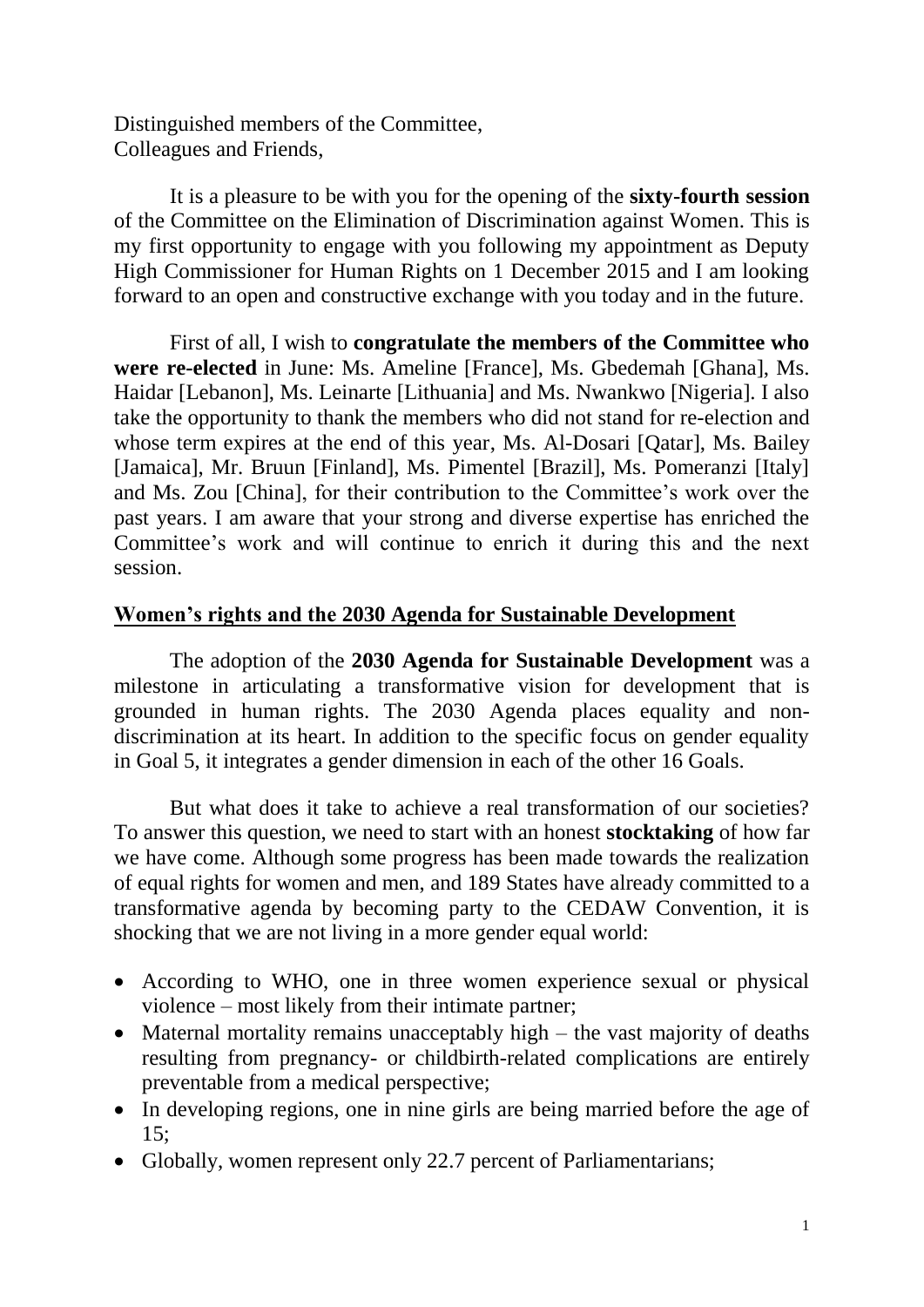- The global percentage gaps between women's and men's labour force participation and average pay are each around 25 percent – or put differently, from 30 September until New Year's Eve, women work for free;
- And to boot, women spend 2.5 times more hours on unpaid and domestic work than men.

How can CEDAW and other human rights treaties contribute to the transformation promised in the 2030 Agenda? As I emphasized at the Human Rights Council's annual full-day discussion on the human rights of women on 16 June, these standards define what we are trying to achieve. **For each SDG, there is a corresponding human right**, or rights, that are relevant – and these must be read together. So I encourage you to continue making references to relevant Goals and targets of the 2030 Agenda in your concluding observations and lists of issues.

To **achieve gender equality**, we must challenge and dismantle discriminatory gender stereotypes, combat notions of culture and tradition that legitimize violations of women's rights, and establish effective accountability mechanisms which go beyond mere data collection and ensure women's access to justice.

**Data collection** is nevertheless essential for measuring progress in achieving the SDGs. UN Women organized an expert meeting last month on SDG indicator 5.1.1 ("Whether or not legal frameworks are in place to promote, enforce and monitor equality and non-discrimination on the basis of sex"). Your colleague Barbara Bailey made a presentation on the role of CEDAW as a possible data source for this indicator, and Ms. Ameline and Ms. Haidar also attended the event. The meeting endorsed CEDAW as the principal legal framework to inform the follow-up and review of indicator 5.1.1 and devised a list of thematic questions to be recommended to the Inter-Agency Expert Group on SDGs for adoption as the methodological framework for measuring SDG indicator 5.1.1.

**Linking the 2030 Agenda to CEDAW** and other human rights treaties has great potential to strengthen State's accountability in delivering on their legal obligation and political commitment to achieve gender equality.

#### **The Chairperson's meeting**

The 28<sup>th</sup> **annual meeting of Chairpersons**, in which your Chair Yoko Hayashi participated, was held in New York from 30 May to 3 June. I understand that you shall discuss this in more detail during your meeting but in brief, the Chairs: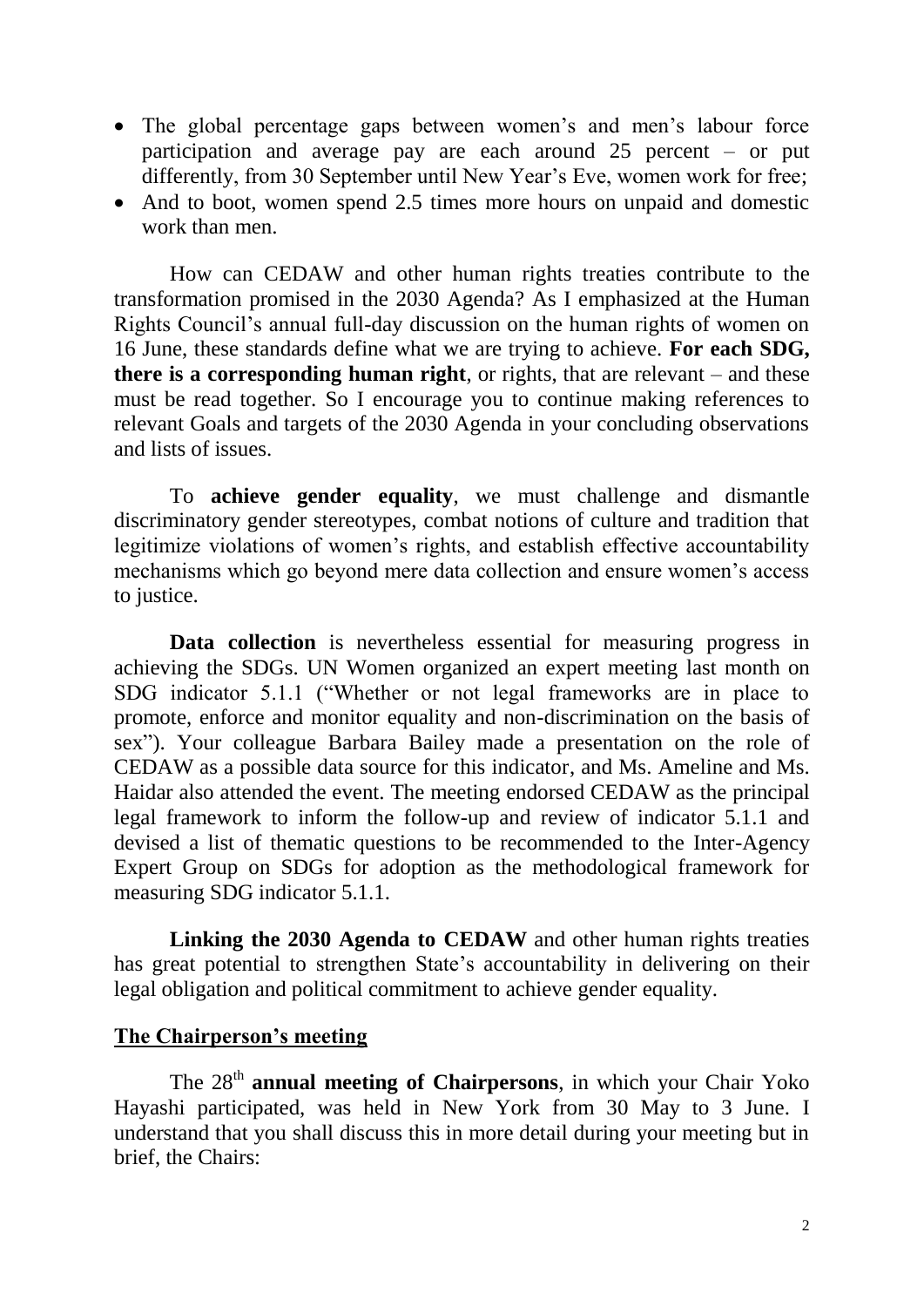- Reiterated their support for strengthening of the treaty body system as reflected in GA resolution 68/268;
- Welcomed innovative ideas in light of the 2020 review of the treaty body system, while of course recommending consultation with treaty bodies on such ideas; and decided to hold the annual Chairs' meetings leading up to the 2020 review in New York to strengthen interaction with States there;
- Recalled the GA's encouragement of an enhanced role for TB Chairs in relation to procedural matters, to foster coherence across the treaty bodies and standardizing working methods;
- Reiterated the need for OHCHR dedicate sufficient resources necessary for treaty bodies;
- Recommended for all treaty bodies to use the Addis Ababa guidelines on the independence and impartiality of treaty body members and the San José guidelines against intimidation and reprisals; and
- Adopted a statement on the anniversaries of human rights treaties in 2016.

#### **Recent developments**

Allow me to briefly update the Committee on some relevant developments from across the United Nations system since your last session:

In March, the Committee on Economic, Social and Cultural Rights adopted **General Comment No. 22 on the right to sexual and reproductive health**. This landmark document details the obligations of States parties regarding sexual and reproductive health and highlights how it is indispensable for women's rights to make meaningful and autonomous decisions about their lives and health.

On 2 June, the Special Rapporteur on trafficking for the first time briefed the UN Security Council on the occasion of its **open debate on conflictrelated sexual violence** – calling on States contributing personnel to peacekeeping operations to immediately waive the immunity of peacekeepers as soon as indications of their involvement in human trafficking situations have been detected. At that same debate, the SRSG on sexual violence in conflict put forth a recommendation to consider a new resolution that would give the tools for a comprehensive and multi-dimensional response to conflict-related sexual violence.

On 16 June, the Human Rights Council held its **annual full-day discussion on the human rights of women** – with two panels, the first on "Violence against indigenous women and girls and its root causes", and the second on "Women's rights and the 2030 Agenda for Sustainable Development: delivering on the promise to leave no one behind".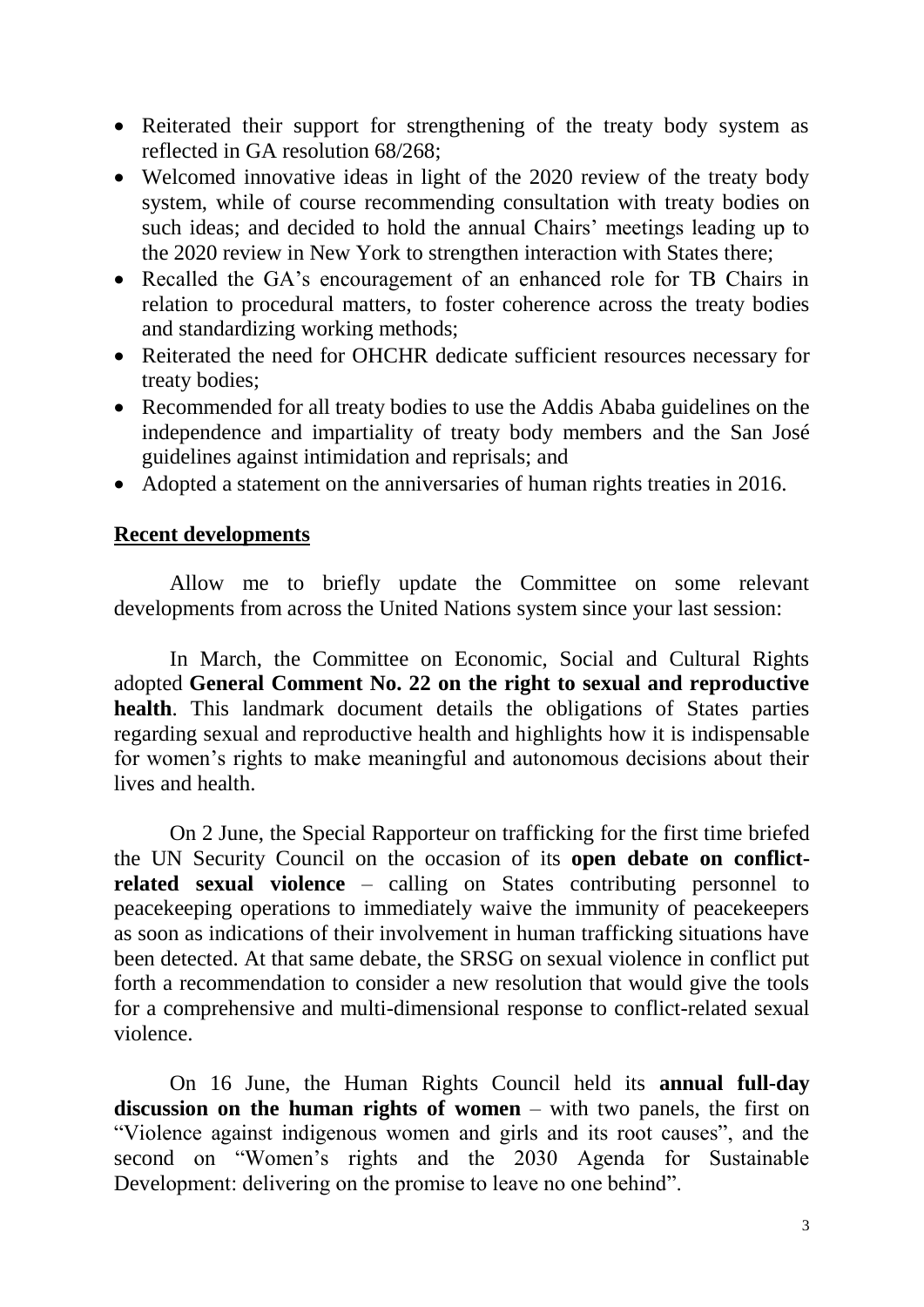On 17 June, the **Special Rapporteur on violence against women**, its causes and consequences, your former colleague Ms. Simonovic, presented a report on her vision of her mandate to the Council – highlighting her cooperation with CEDAW in updating General Recommendation No. 19 on VAW.

Last but not least, late last week, the Council adopted **resolutions** on:

- Preventing and responding to violence against women, including indigenous women, extending the mandate of the SR.
- Elimination of female genital mutilation" (but without referring to the joint 2014 CEDAW/CRC General Recommendation/ General Comment on harmful practices).
- The right to education by every girl, which asks OHCHR to prepare a report by June 2014.
- Women's equal nationality rights, which recalls General Recommendation No. 32 and requests a workshop with treaty body experts.
- Multiple and intersecting forms of discrimination, which regrets that many women and girls are disproportionately affected by this, and requests a panel discussion with treaty body experts.
- Elimination of discrimination against women the resolution focuses on women's health, inserts language from article 12 CEDAW and renews the mandate of the WG on discrimination against women in law and in practice;
- Protection against violence and discrimination based on sexual orientation and gender identity – the resolution appoints an Independent Expert for a period of three years.

Regrettably but perhaps not unexpectedly, there was a **relatively high level of disagreement** among Member States on the issues of abortion and sexuality education as well as the extension of the mandate of the Working Group on discrimination against women in law and in practice and the appointment of an Independent expert on SOGI, respectively. The latter resolution was adopted by a close vote.

### **Your 64 th session**

During this 64<sup>th</sup> session, you will conduct dialogues with eight States parties; meet with UNCTs and specialized agencies, other international organizations, NGOs and NHRIs. You will hold thematic meetings on Amnesty International's new sex workers policy and on promoting and protecting women migrant workers' labour and human rights through CEDAW; and work on a host of other items related to follow-up, general recommendations, individual communications and inquiries under the Optional Protocol. The